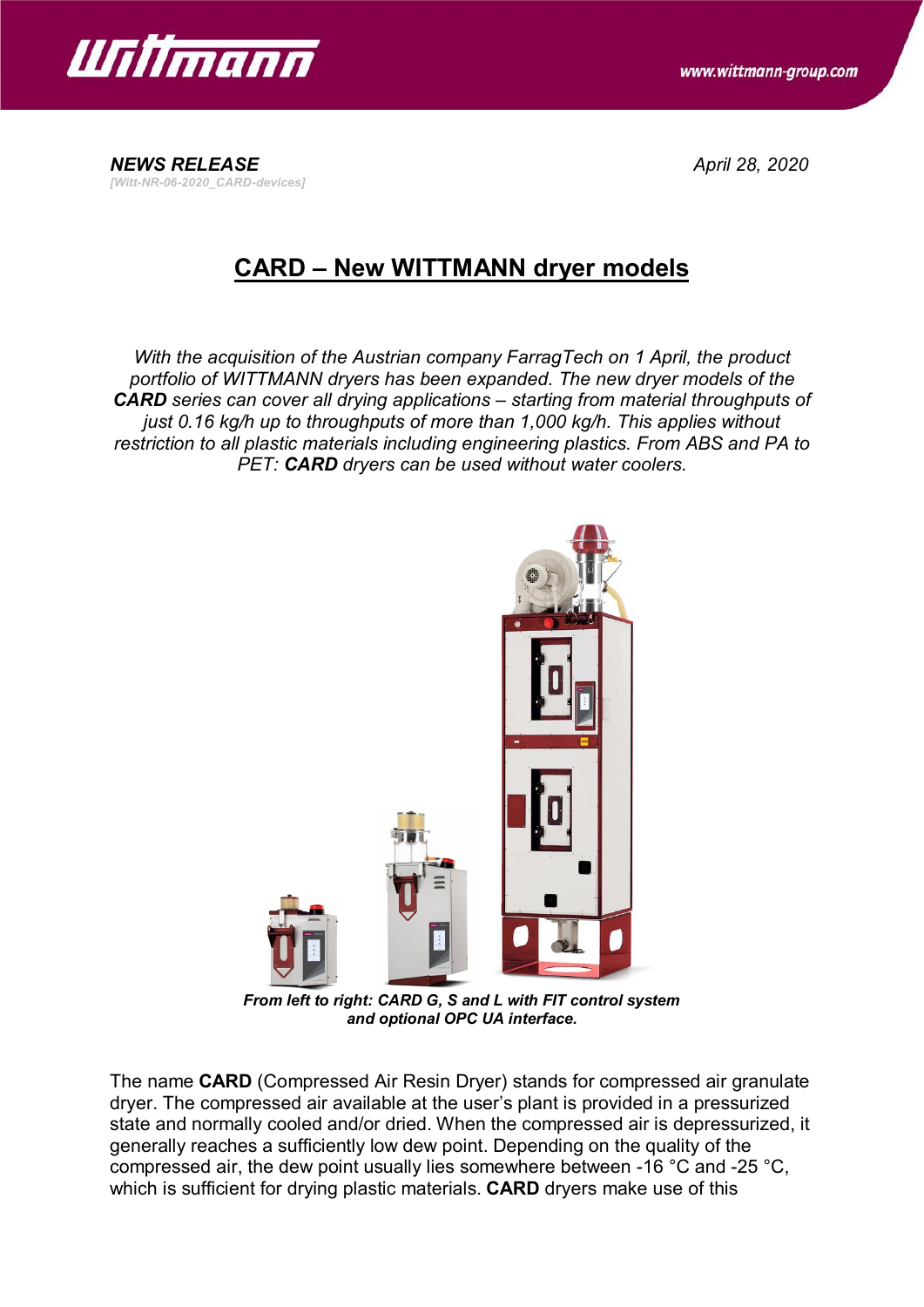

principle. Adapted to the type of granulate to be processed, the depressurized air is heated by a heater element, then supplied to the granulate. In this way, the plastic granulate is heated up, the moisture is drawn to its surface and absorbed by the dry air.

Dryer sizes up to 70 l container volume (corresponding to about 20 kg/h material throughput) are perfectly suited for use on processing machines, and offer the advantage especially for low throughput rates that no further material transport is necessary. The dried material can be processed directly, and the relatively small quantities of material reaching the machine's feed opening without any further processing step in between do not cool down on the way.

The smallest dryer models **CARD G** and **CARD G/FIT** are available with container volumes of 1 l, 3 l and 6 l and differ from each other by their respective control systems. The **CARD G/FIT** comes with the new **FIT** control system, which permits operation via a touch surface and provides some additional functions to improve its energy efficiency. What is more, an integrated material loader can be operated very easily via the **FIT** control system.

Additional model sizes can be found among the appliances designated as **CARD E** and **CARD S**, whose container volumes range from 10 l to 160 l, and which also differ from each other by their control systems. The **CARD S** is equipped with the **FIT** control system, and the entire **CARD S** series comes with a temperature-controlled, digital air quantity regulation as well.

The appliances designated as **L** or **XL** are available with container volumes of up to 3,500 l. From the **CARD M** model upwards – including the **CARD L/XL** appliances – all **CARD** dryers are equipped with a second drying circuit. The primary circuit in the lower section of the drying container functions according to the principle of a compressed air dryer. It is supplemented by a secondary circuit, which preheats the ambient air and channels it into the upper second third of the drying container. As a result, the plastic material is preheated, which optimizes the drying process in terms of energy consumption. The **CARD XL** offers the additional option of using compressed air from an extrusion blow-molding process. For this, the excess blower air is collected in a storage tank and passed on to the compressed air dryer. This enables targeted utilization of blower air which would normally be wasted.

The drying containers are made of stainless steel and come with at least one sight glass window for visual inspection. Depending on their size, the drying containers also have a cleaning door. For filling the dryers – all the way from the **CARD 1G** with a volume of 1 l up to the **CARD 3500XL** with a volume of 3,500 l – WITTMANN offers material loaders to match each appliance.

------------------------------